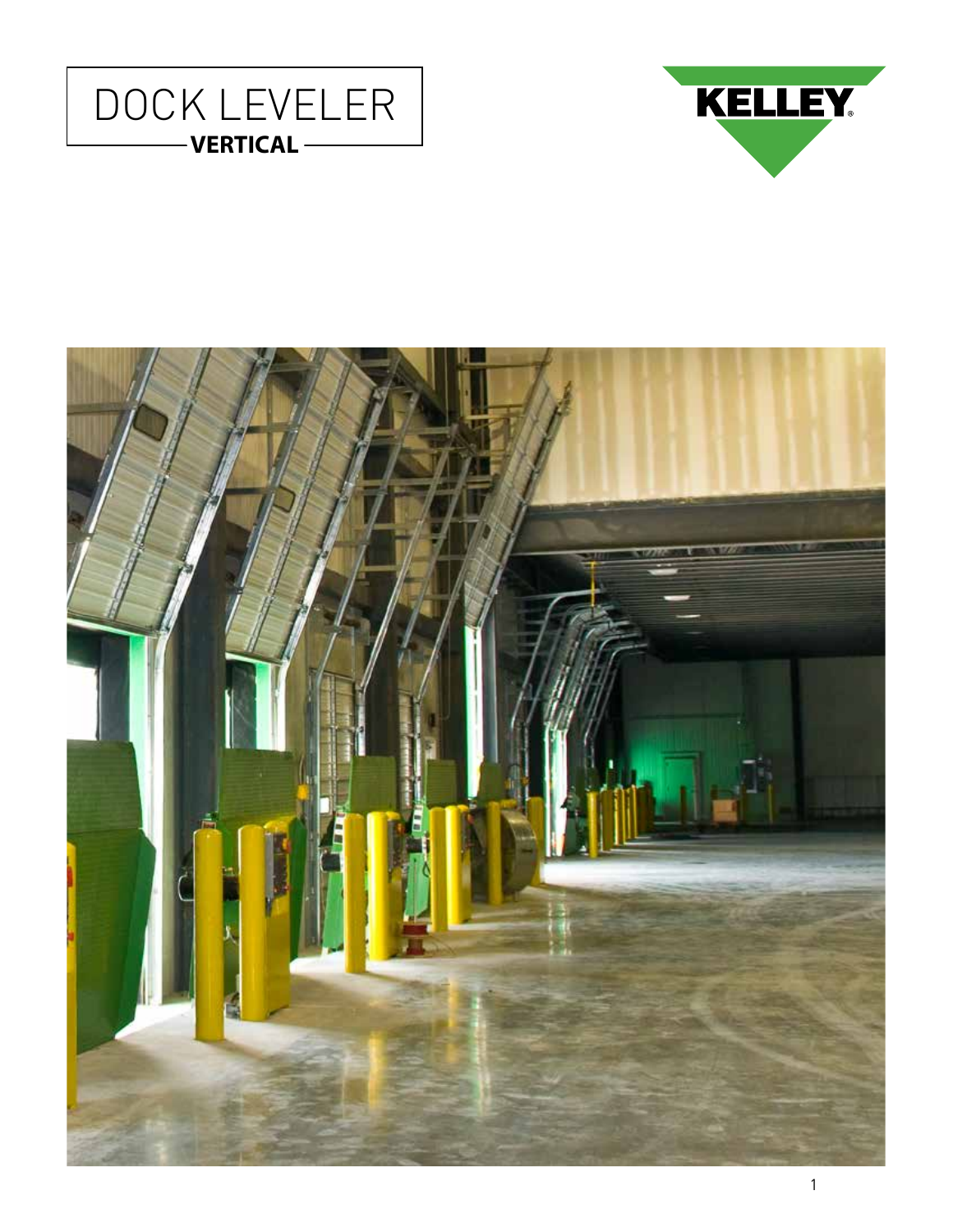## **KELLEY VSL SERIES VERTICAL STORING DOCK LEVELER**

#### Product Details

- 1. Standard 20" lip with 16" or 18" lip optional.
- 2. Patented hinged bottom draft pad maintains environmental control.
- 3. Run-off guards on deck assembly prevent forklifts from driving off side of leveler.
- 4. Structural channel beams and high tensile steel safety tread plate. Structural members are fully welded to the front and rear header assemblies.
- 5. Power-in/power-out lip cylinder provides superior operational control and reduced maintenance compared to conventional "gravity-fall" systems.
- 6. Dual-acting main cylinder hydraulic system provides leveler with controlled power up and power down performance.
- 7. No leveler structure attached to pit floor for easy cleaning.
- 8. Rear embed channel with 5 factory-welded hinges.
- 9. Maintenance lockingbar with lockout pin prevents use while maintenance or cleaning is in process and can be locked out from beside or behind leveler with no tools.



Take control of your warehouse with a vertical storing dock leveler, ideal for climate-controlled facilities. Used by some of the world's largest companies, Kelley vertical dock levelers provide complete control over environment, safety, cleanliness and security, making them perfect for industries that store food, beverages, pharmaceuticals and other products that require careful monitoring of temperature changes. Vertical-storing dock levelers can be configured with an optional Thermal Guard Package to allow trailer doors to swing open into the building after the trailer has been docked, lowering energy bill costs, increasing productivity and improving product security.

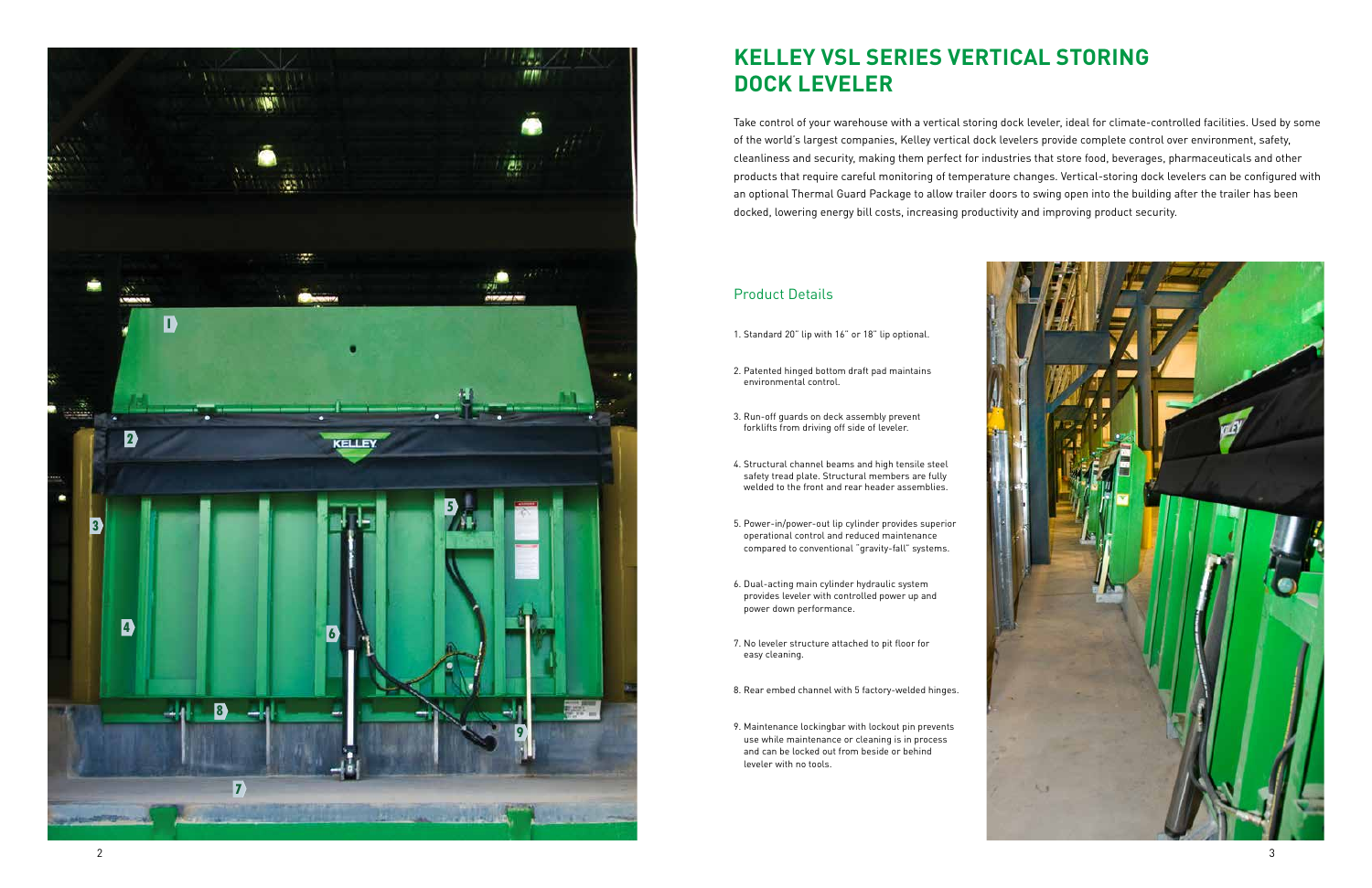# **FEATURES**

### Control the Environment

When installed with insulated doors, dock seals or inflatable shelters, energy management programs cannot be compromised by air infiltration through the leveler. Kelley Vertical Dock Levelers do not compromise the energy efficiency of the insulated doors because they're installed inside the facility.

- Insulated door closes firmly on its bottom sill on the building floor, not the dock leveler.
- Patented hinged bottom pad restricts air movement and energy loss even during the loading process.

- Underside of leveler easily accessible for inspection and scheduled maintenance.
- Allow quick, unobstructed access to the pit or shelf for easy cleaning from inside the building.
- Shelf or pit application prevents build-up of dirt or debris, reducing the risk of rodent entry.

### Control Cleanliness

Kelley Vertical Dock Levelers preserve an efficient, clean work environment.

- Leveler stores leaning away from door opening and is fully powered to the loading position. Leveler stops instantly if lower or raise button is released.
- Run-off guards protect forklift and operator during loading/ unloading operations.
- Audible alarm sounds anytime leveler is stopped between stored position and loading range.

- Leveler is stored vertically, providing a tight seal around the doorway, eliminating potential entry and pilferage.
- Can be designed to allow trailer doors to swing into building to further prevent pilferage and enhance security.

### Control Safety

Kelley Vertical Dock Levelers' innovative design provides added safety benefits on the loading dock.

#### Control Security

Unlike conventional levelers, Kelley Vertical Dock Levelers are mounted behind the dock door to maintain essential security.



## **CONTROLLING THE WAREHOUSE ENVIRONMENT**



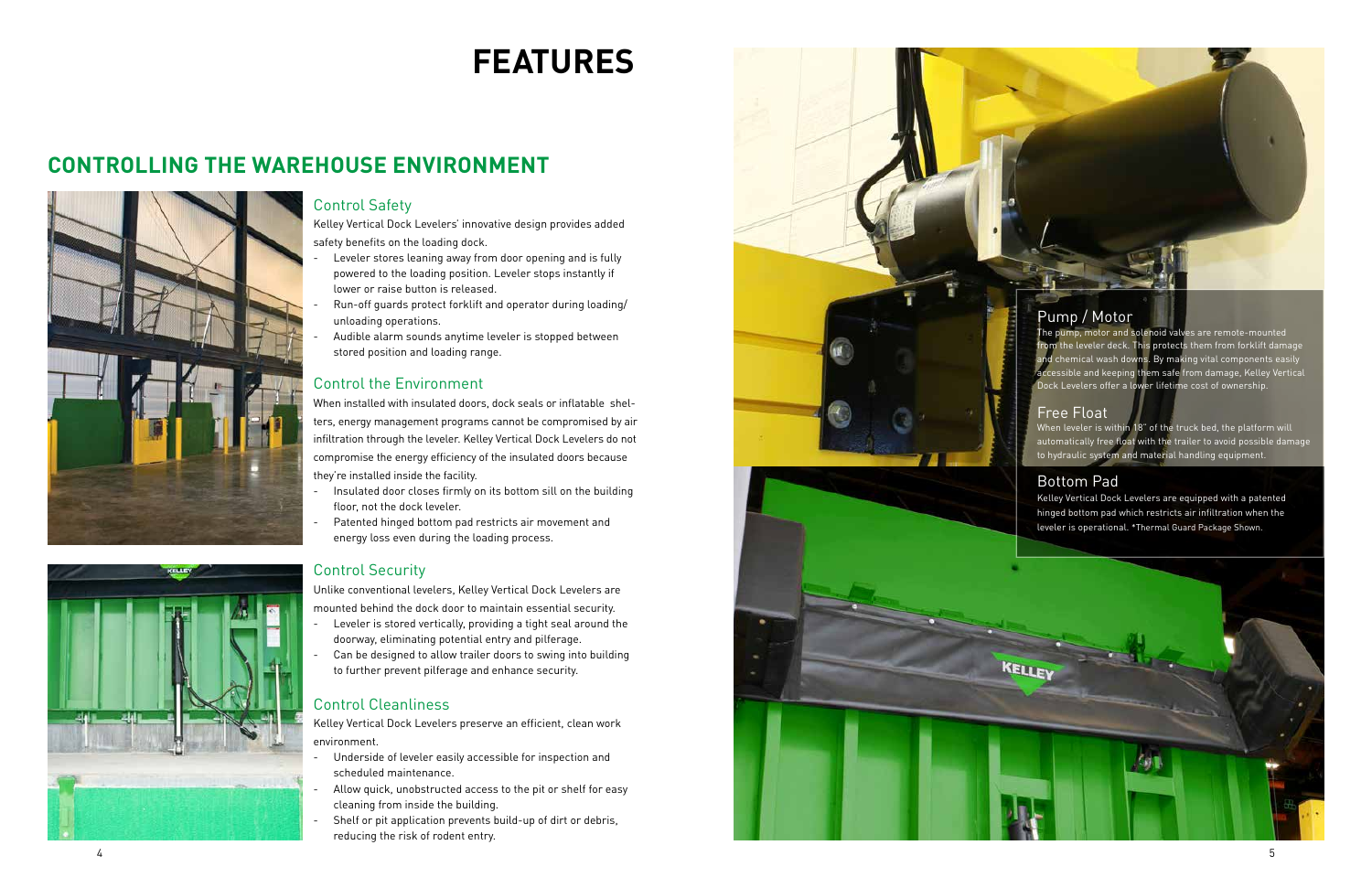

The rail leveler can also be equipped with a manual or hydraulic side shift for efficient and precise positioning into the rail car.

- 20" lip standard (508 mm)
- Integrally mounted power unit, valves and solenoids
- Manual side shift capability
- Structural channel deck beams
- Integral maintenance lock bar with lock-out/tag-out capability
- Includes end loading capability



## **HRL RAIL LEVELER**

The Kelley HRL Hydraulic Rail Leveler is specifically created for rail car operations and features the same vertical storing design and safety features as the VSL Series vertical storing dock leveler, making it an ideal solution for increasing efficiency during rail car loading operations.